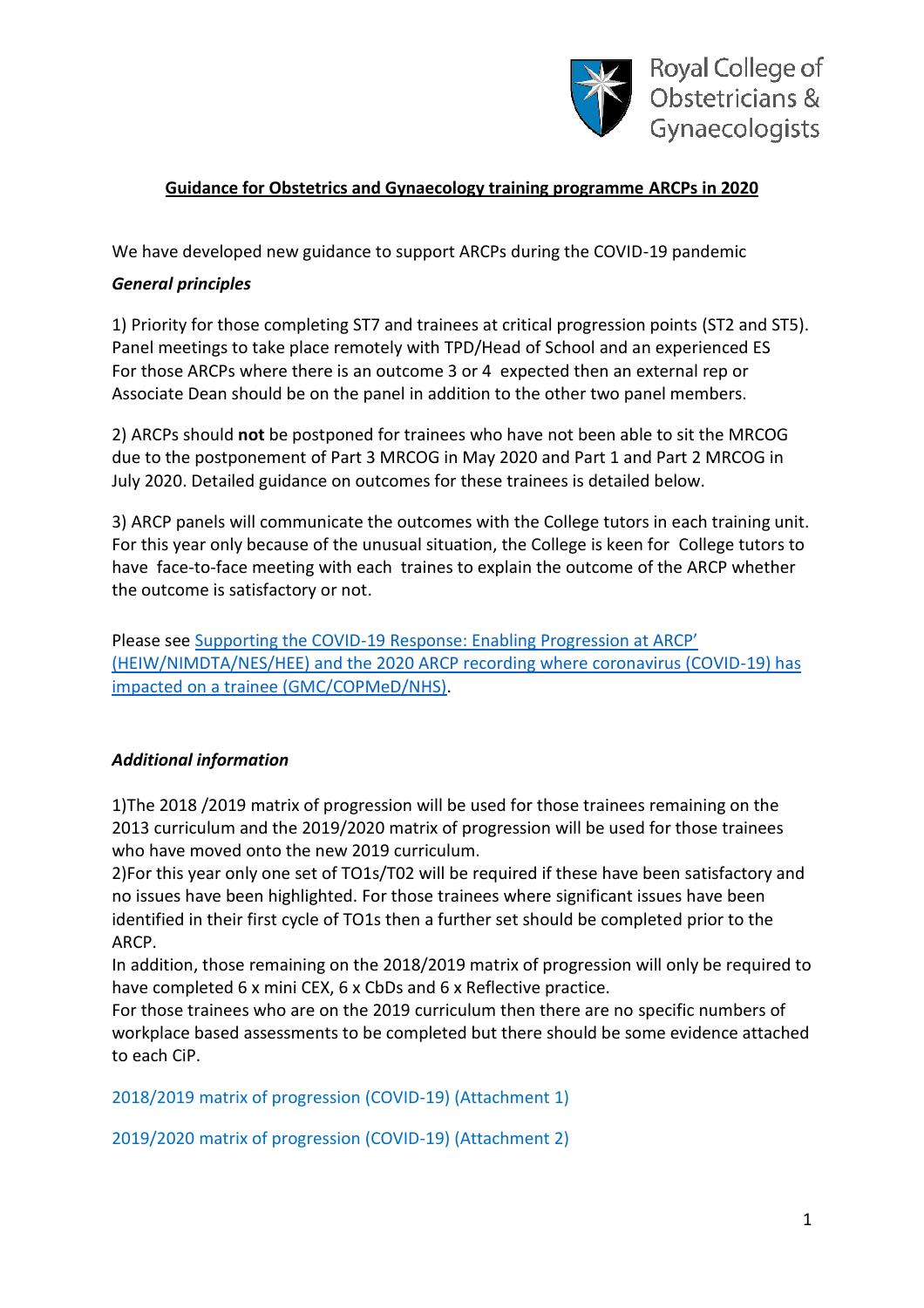3) This year ARCP panels in addition to all the usual outcomes will also be able to give an outcome 10. There are 2 parts to this:

*10.1*-Progress is satisfactory but the acquisition of competencies/ capabilities by the trainee has been delayed by COVID-19 disruption. Trainee can progress

*10.2*- Progress is but the acquisition of competencies/ capabilities by the trainee has been delayed by COVID-19 disruption. Trainee is at a critical progression point and additional training time is required.

When using one of these outcomes then it is important to use a C code to document the reason for giving an outcome 10.1 or 10.2. (see GMC document [2020 ARCP recording where](https://www.rcog.org.uk/globalassets/documents/careers-and-training/2020-arcp-recording-where-coronavirus-covid-19-has-impacted-on-a-trainee.pdf)  [coronavirus \(COVID-19\) has impacted on a trainee\)](https://www.rcog.org.uk/globalassets/documents/careers-and-training/2020-arcp-recording-where-coronavirus-covid-19-has-impacted-on-a-trainee.pdf)

Outcome N13 should be used where an ARCP was not held for a trainee due to COVID 19 disruption.

4) ST7s undergoing their final ARCPs. To be awarded an outcome 6 all aspects of the core curriculum must be completed and all practical capabilities/skills of the ATSMs must be completed. We have for this year only removed the requirement to complete ATSM theoretical courses for ST7s approaching their final CCT and also the requirement for ST7s to complete a leadership and management course.

We have removed the requirement for ST7s who have moved to the 2019 curriculum to achieve OSATs for surgical wound debridement.

ST7 trainees not meeting these standards should be awarded an outcome 10.2 and the relevant C code.

5) Outcome 10s should be used for those trainees who are meeting all other requirements for the training matrix but progression to the next year of training is dependent on passing either the Part 1 MRCOG or Part 2 &3 MRCOG. These trainees should progress to the next stage of training and should receive an outcome 10.1 Code C1. A trainee who fails the necessary exam at the next sitting will require an extension to their training time at the next ARCP.

6) For trainees who are not in ST7 and have made satisfactory progress but have been unable to attend a mandatory course due to COVID-19 then they should be awarded an outcome 10.1 C code: C2.

7) Trainees who are currently shielding due to Covid 19 and therefore not working in the clinical environment can be awarded 10.1 or 10.2 C code:C4

8) The training ePortfolio platform will support the implementation of the new ARCP outcomes and is undergoing development to introduce the new functionality in time for ARCP seasons.

9) There will be no RCOG TEF this year. The GMC National training surveys for both doctors in training and trainers are postponed at present.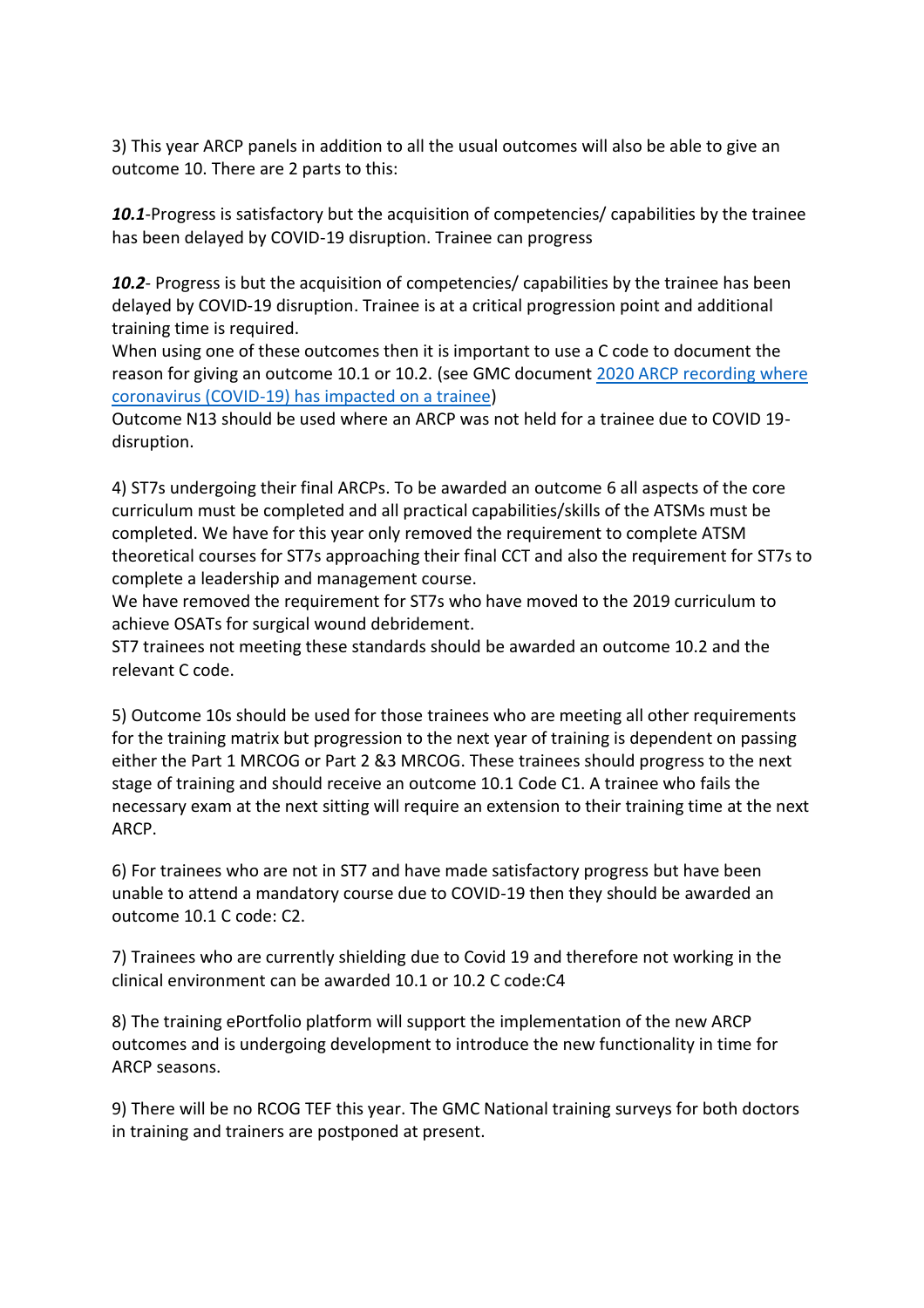# **Summary of Changes to RCOG curriculum requirements for ARCPs 2020**

Changes to the curriculum requirements in light of the current COVID-19 pandemic for 2020 are as listed below.

## *ST6/7s trainees remaining on the 2013 RCOG curriculum*

1)Reduction of T02 from 2 to 1 if all TO1s in the first cycle were satisfactory (i.e. no fields were scored with 'some concern' or 'major concern')

2)Reduction in the number of miniCEXs, CBDs and reflective practices from 8 to 6

3)Remove the requirement to complete ATSM theoretical courses for ST7s approaching their final CCT. All other elements of the ATSMs must be completed

4)Remove the requirement for ST7s to complete a leadership and management course

#### **All other curriculum requirements and practical competencies remain the same.**

A ST7 trainee could be awarded an outcome 6 if all curriculum requirements have been met and they have a satisfactory ESR but lack either an ATSM theoretical course or leadership and management course.

## *Trainees on the new 2019 RCOG curriculum*

1) Reduction of T02 from 2 to 1 if all TO1s in the first cycle were satisfactory (i.e. no fields were scored with 'some concern' or 'major concern')

2) If trainee unable to sit MRCOG Part 1 prior to the end of ST2 and all other curriculum requirements are met then trainee to be awarded outcome 10.1 and progress to ST3. The trainee must attempt and pass the part 1 MRCOG at the next sitting.

3) If trainee unable to sit Part 3 MRCOG prior to the end of ST5 due to the cancellation of the exam and all other curriculum requirements are met then the trainee should be awarded an outcome 10.1 and can progress to ST6 and commence ATSMs. The trainee must attempt and pass the part 3 MRCOG at the next sitting.

4) Prior to the Covid-19 pandemic it had been decided for ARCPs in 2020 that trainees only required one summative OSAT for a new procedure introduced into the 2019 curriculum that would normally need completion by that particular training year e.g. vulval biopsy in ST4. The remaining two summative OSATs would be achieved in the next training year. Now, trainees not obtaining 1 summative 1 OSAT for new procedures introduced into the curriculum in 2019 should be awarded an outcome 10.1 and achieve the required OSATs in the next training year.